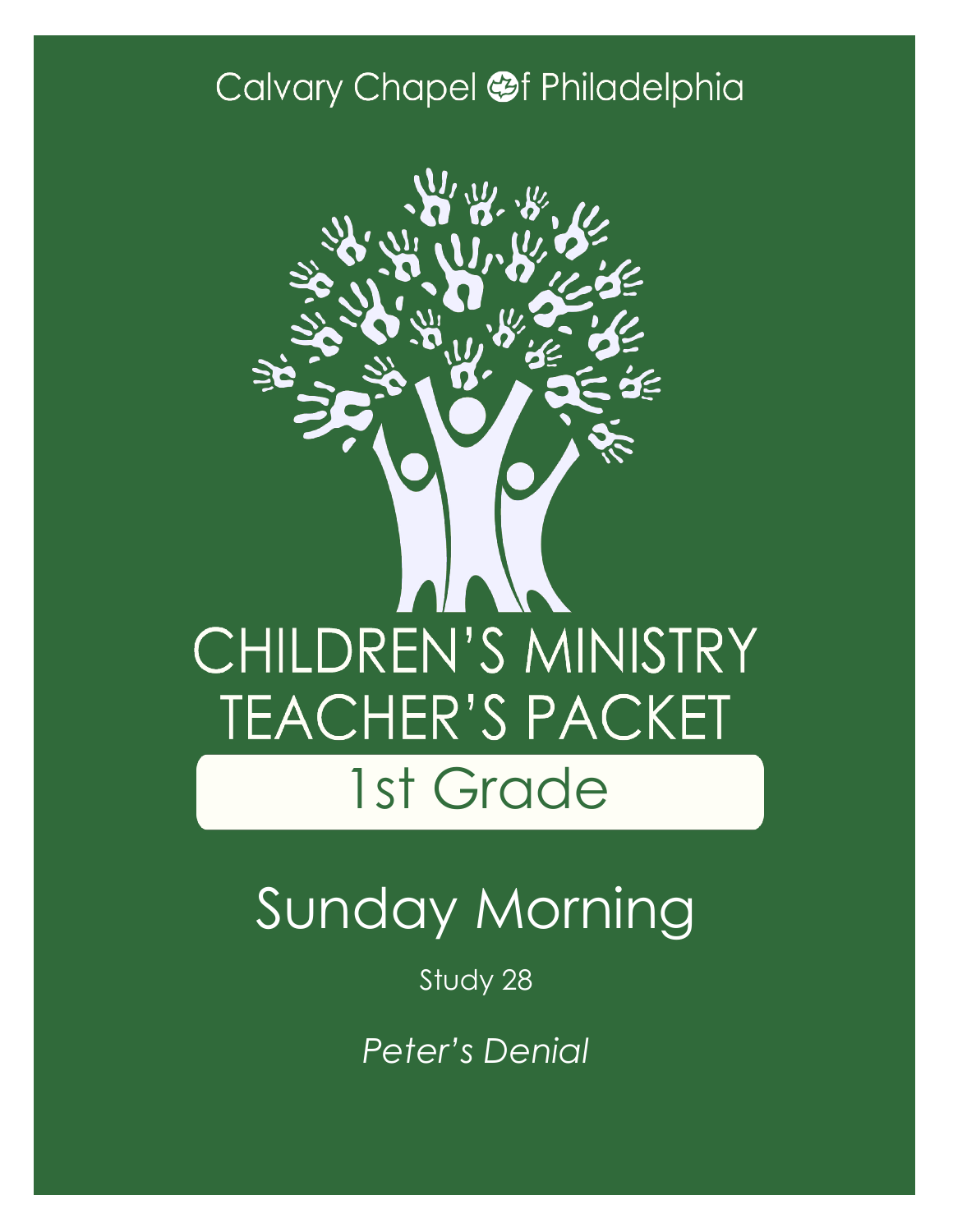### Peter's Denial

The Objective is the key concept for this weeks lesson. It should be the main focus of the study

These are the key verses that you will find helpful in teaching your study this week. The "Main passage" is the basis of the study, where the other verse support the objective of the lesson.

There is a memory verse for the students that relates to every study. If a student can memorize the verse for the following week you may give them a prize from the "reward box" found on your cart.

An introductory activity or question that will settle the class, draw their attention to the study and prepare their hearts for God's Word.

**Objective This lesson will look at the dangers of pride using the story of Peter's denial.**

#### **Key Verses**

Matthew 26:31-35, 56-58, 69-75—Main Teaching Passage Mark 14:27-31, 53-54, 66-72; Luke 22: 31-34, 54-62; John 13:36-38; 18:15-18, 25-27 (Parallel Passage)

#### **Memory Verse** - 2 Corinthians 10:17, NIV

"But, 'Let the one who boasts boast in the Lord.'"

#### **Hook**

Review last week's memory verse, Luke 22:42b.

Ask for a volunteer who claims to be the smartest kid in class. Ask for the strongest kid in class and the best artist. Then put each one to a test that is much too hard for them (e.g. have the strongest kid lift the heaviest object in the room, the smart one answer 2375 x 3881, or the artist draw a perfect picture).

When we are overconfident in our abilities, it is called pride. Pride often gets us in difficult situations. Today, pride will give one of Jesus' disciples a big problem.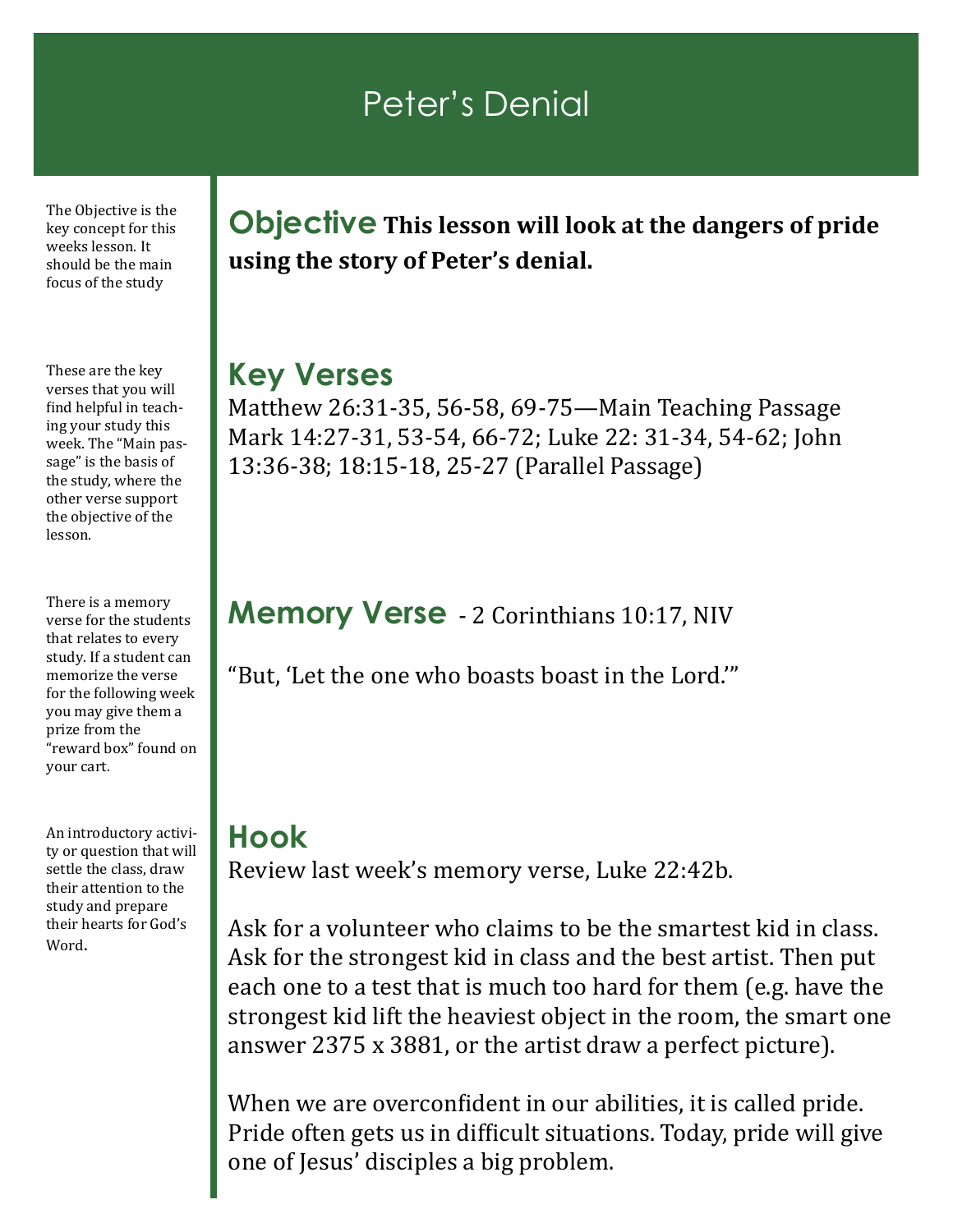What does the Bible say? This is where we will read a passage or series of passages that teach on the subject of the day.

The interpretation/ exegesis of the passage. What does this passage mean? How does this passage apply to my life?

# BOOK

Before we get into the main story, we first must look at a discussion Jesus and His disciples had on the way to Gethsemane before His arrest in Matthew 26:31-35 (and parallel passages). As they went, Jesus told the disciples that each of them would abandon Him that night. Peter replied that even if the rest of them fell away, he would stick with Him until death. Jesus then told him that before the rooster crowed, Peter would deny Him three times.

Last week, we saw Judas and some of the religious leaders arrest Jesus and take Him to trial. Matthew 26:58 tells us that Peter followed from a distance (verse 56 tells us the rest of the disciples already fled). While Jesus was on trial (next week's study), Peter sat in the courtyard warming himself by the fire (verses 69-75). As he sat there, a servant girl approached him and claimed that she saw him with Jesus, but Peter said he didn't know what she was talking about. He walked away, only to have another servant girl accuse him of being with Jesus. Again, He denied knowing who Jesus was. Later, a third person came and said that Peter's accent was Galilean, and that he must have known Jesus. Matthew says that at this point, Peter called a curse on himself to deny knowing Jesus. Immediately, the rooster crowed. When Peter heard the rooster, he remembered how Jesus said that Peter would deny Him. The story ends by saying that Peter went out and wept bitterly.

## LOOK

In this story, Peter became another name on the long list of people in the Bible who fell victim to pride. At first, Peter was confident that he would stick with Jesus, no matter the cost. After all, Peter was the one who once walked on water in a storm to go see Jesus. Throughout the Gospels, Peter showed himself to be courageous to a fault. Last week, we saw him try to fight off those who were arresting Jesus, and even in today's story we see him following Jesus when all the other disciples had already abandoned him. Peter's courage had become an area of pride for him, and that pride made for a spectacular collapse.

Notice that Peter's denial did not come at the hands of a Roman soldier, or even one of the religious leaders. Two of his three accusers were servant girls, yet even before them Peter was too afraid to admit that He knew Jesus. Also see how each denial got worse. He went from avoiding the question ("I don't know what you're talking about") to outright denial ("I don't know Him") to cursing himself. Peter claimed that he was willing to die for Jesus, but even when he was warned, he failed to show enough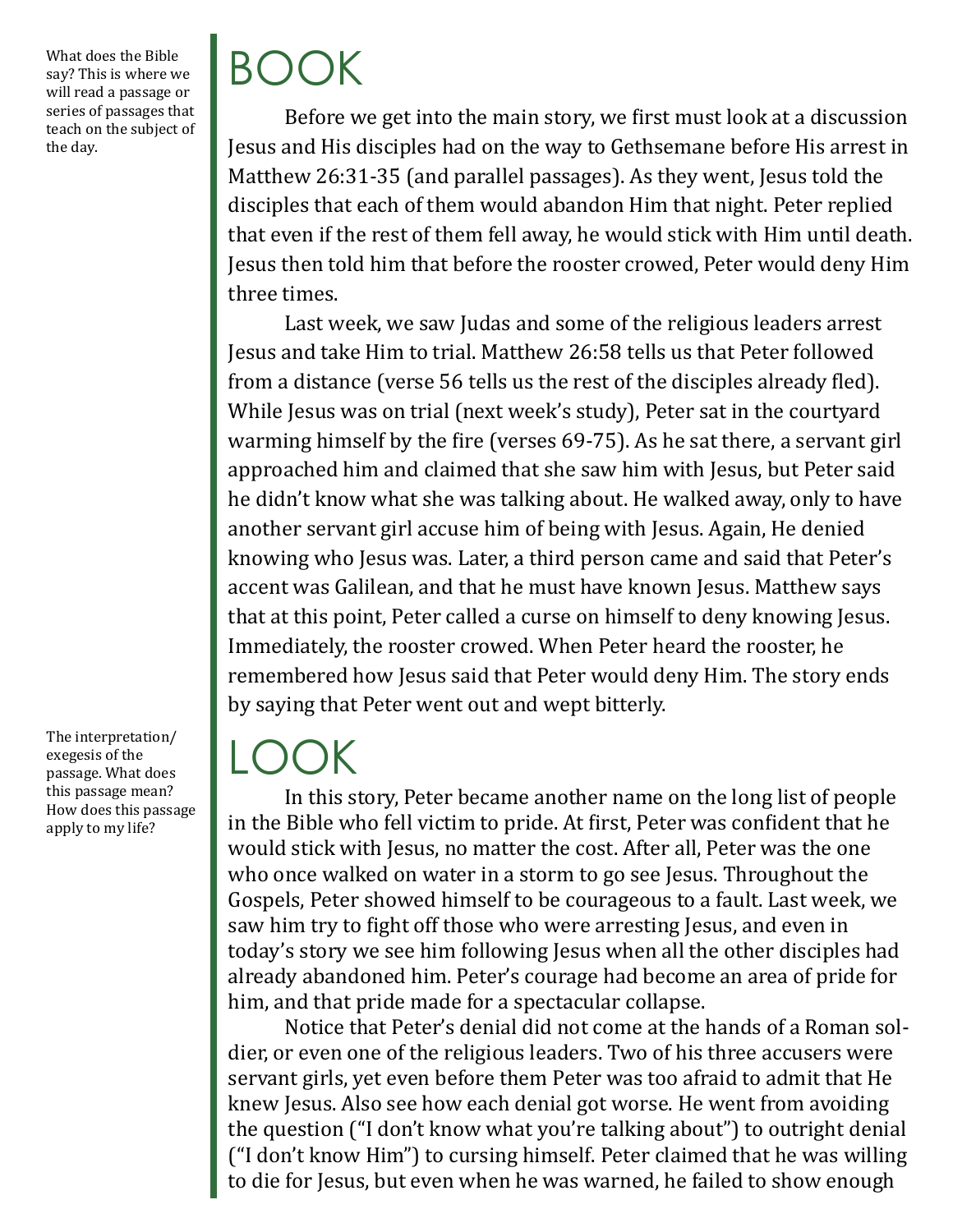# LOOK (Continued)

courage to admit he followed Jesus in front of a servant girl! Peter's pride had caused him to think he was unable to fail in his courage, and so he was forced to learn the dangers of pride the hard way. Thankfully, unlike Judas, Peter's story did not end here. In a few weeks we will see how Jesus restored Him, and when we study the book of Acts, Peter will do amazing things for the Lord.

We, like Peter, can all too easily fall to the sin of pride. Maybe you have extraordinary strength, intelligence, athleticism, or artistic talent. While it is wonderful to be skilled in these areas, talent does leave us vulnerable to pride. Pride can lead us into situations that are too difficult for us. It can cause us to make promises we can't keep, and even when we do have enough skill, pride results in us giving ourselves all the credit. What then is the cure for pride? 2 Corinthians 10:17 tells us that the one who boasts should boast in the Lord. We should be humble about our skills and accomplishments and give God thanks for them. That doesn't mean that we deny our talents or act like they don't exist. Rather, we ought to recognize that all our gifts, talents, and accomplishments are from the Lord and give Him the glory for them.

## TOOK

As a class, memorize 2 Corinthians 10:17.

Review the lesson by asking each student to think of an area in which he/ she is gifted. Encourage them to give God glory for that gift and warn them against pride.

**Pray:** Ask the Lord to help each of us avoid pride. Thank Him for the gifts He has given each student.

**Parent Question:** What are the dangers of pride?

What is my response to this passage of Scripture? How should my life change according to what this passage teaches me? What are the practical things I can do throughout the week to make this true in my life?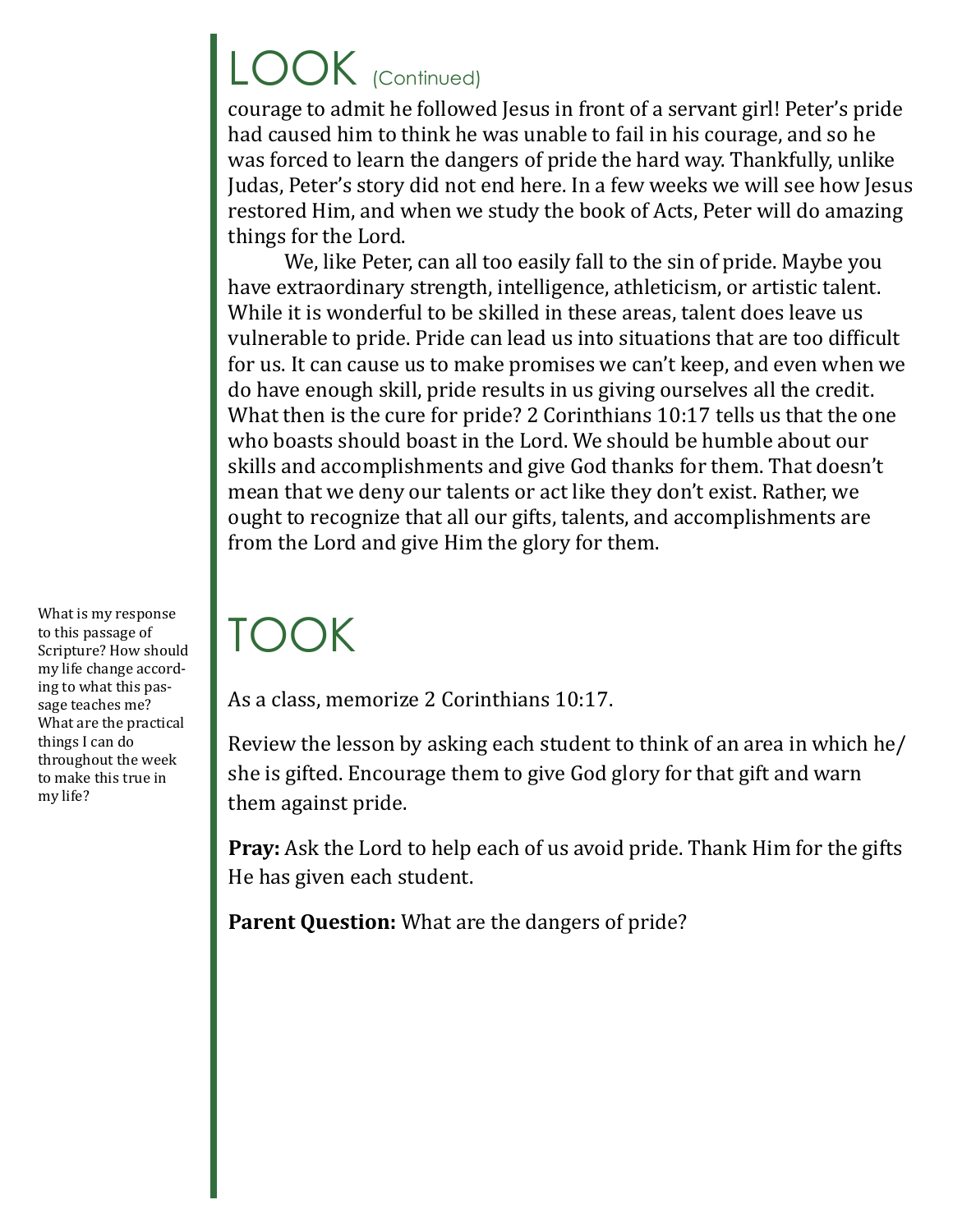## FURTHER STUDY

### **Commentary on Matthew 26 by David Guzik**

5. [\(Mat 26:31](https://www.blueletterbible.org/kjv/matthew/26/31-35/s_955031)-35) Jesus predicts the desertion of the disciples.

Then Jesus said to them, "All of you will be made to stumble because of Me this night, for it is written: 'I will strike the Shepherd, And the sheep of the flock will be scattered.' But after I have been raised, I will go before you to Galilee." Peter answered and said to Him, "Even if all are made to stumble because of You, I will never be made to stumble." Jesus said to him, "Assuredly, I say to you that this night, before the rooster crows, you will deny Me three times." Peter said to Him, "Even if I have to die with You, I will not deny You!" And so said all the disciples.

a. **All of you will be made to stumble because of Me this night**: Jesus said this not to condemn His disciples, but to show them that He really was in command of the situation, and to demonstrate that the Scriptures regarding the suffering of the Messiah *must* be fulfilled.

b. **After I have been raised**: Jesus already was looking beyond the cross. His eyes were set on *the joy set before Him* ([Hebrews 12:2\).](https://www.blueletterbible.org/kjv/hebrews/12/2/s_1145002)

c. **Even if I have to die with You, I will not deny You!** Peter was tragically unaware of both the spiritual *reality* and the spiritual *battle* that Jesus clearly saw. Peter felt brave at the moment and had no perception beyond the moment. Soon, Peter would be intimidated before a humble servant girl, and before her Peter would deny that he even knew Jesus.

i. "No doubt these words were spoken from his heart; but 'the heart is deceitful above all things, and desperately wicked.'" (Spurgeon)

d. **Assuredly, I say to you that this night, before the rooster crows, you will deny Me three times**: Jesus knew that Peter would fail in what he thought was his strong area - courage and boldness. Through this solemn warning Jesus gave Peter an opportunity to take heed and consider his own weakness.

i. Jesus said it so clearly to Peter. "Peter, you will be made to stumble. You will forsake Me, your Master. You will do it this very night - before the rooster crows. You will deny that you have any association with Me, or even know Me. And you won't only do it once; you will do it *three times*." "Was not this warning enough to him not to trust in his own strength, but to depend on God?" (Clarke)

ii. It was an opportunity that Peter did not use. Instead he said, **"If I have to die with You, I will not deny You!"** Jesus knew Peter far better than Peter did, and in over-estimating himself, Peter was ready for a fall.

iii. The rest of the disciples also overestimated their strength and did not rely on the Lord in the critical hour: **And so said all the disciples**. The Apostle Paul warned us against falling where we think we are strong: *Therefore let him who thinks he stands take heed lest he fall* ([1 Corinthians 10:12\)](https://www.blueletterbible.org/kjv/1corinthians/10/12/s_1072012). When we think we are beyond the reach of some sins, we are ready for a fall.

iv. "Apparently it was usual for roosters in Palestine to crow about 12:30, 1:30, and 2:30 A.M.; so the Romans gave the term 'cock-crow' to the watch from 12:00 to 3:00 A.M." (Carson)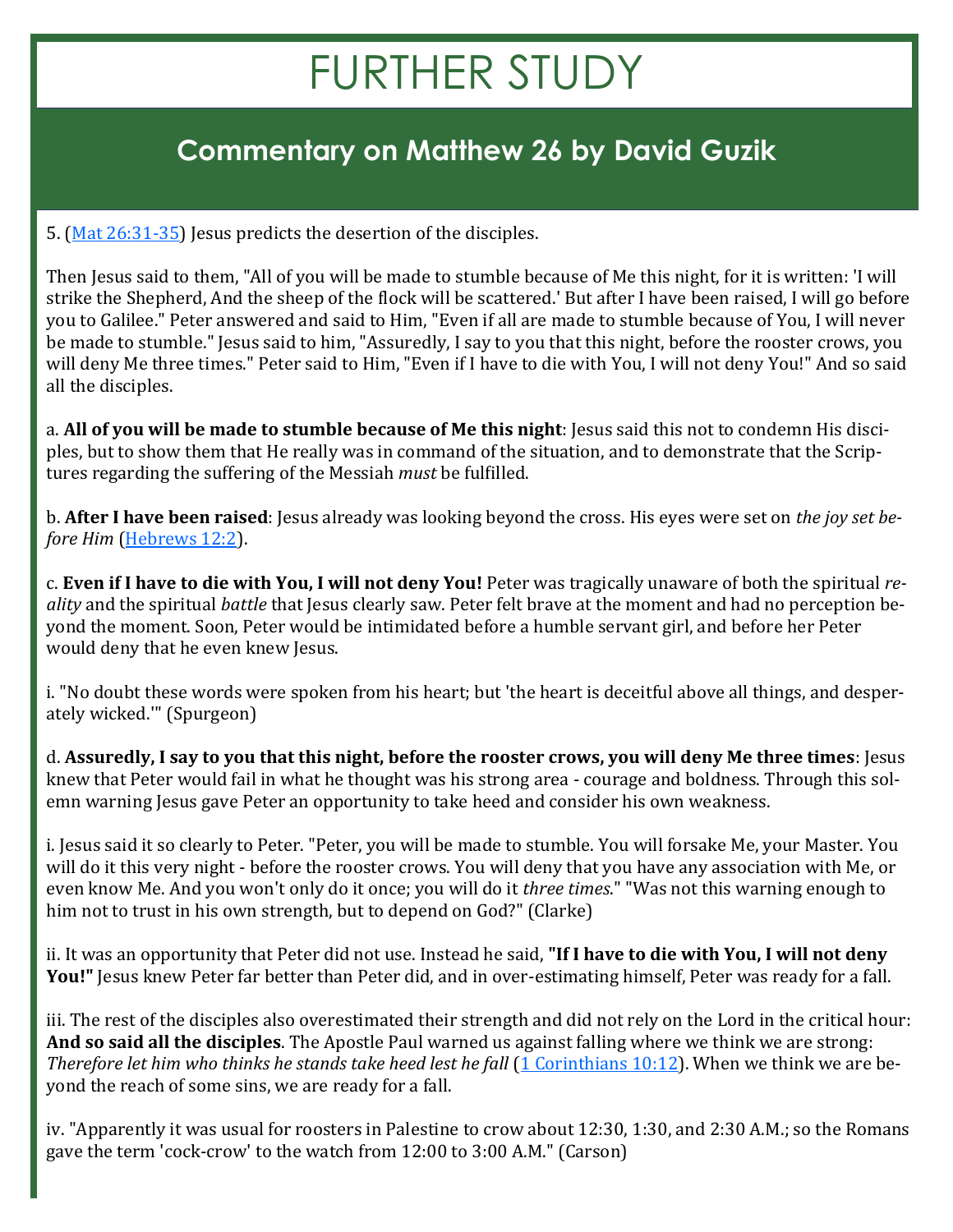1. ([Mat 26:57](https://www.blueletterbible.org/kjv/matthew/26/57-61/s_955057)-59) Jesus is taken to the home of Caiaphas.

And those who had laid hold of Jesus led *Him* away to Caiaphas the high priest, where the scribes and the elders were assembled. But Peter followed Him at a distance to the high priest's courtyard. And he went in and sat with the servants to see the end.

a. **And those who had laid hold of Jesus led Him away to Caiaphas the high priest**: This was not the first appearance of Jesus before a judge or official on the night of His betray. On that night and the day of His crucifixion, Jesus actually stood in trial several times before different judges.

i. Before Jesus came to the home of **Caiaphas** (the official high priest) He was led to the home of Annas, who was the ex-high priest and the "power behind the throne" of the high priest (according to [John 18:12](https://www.blueletterbible.org/kjv/john/18/12-14/s_1015012)-14 and [John 18:19](https://www.blueletterbible.org/kjv/john/18/19-23/s_1015019)-23).

b. **Where the scribes and the elders were assembled**: Caiaphas had gathered a group of the Sanhedrin to pass judgment on Jesus.

i. After the break of dawn, the Sanhedrin gathered again, this time in official session, and they conducted the trial described in [Luke 22:66](https://www.blueletterbible.org/kjv/luke/22/66-71/s_995066)-71.

c. **Peter followed Him at a distance … to see the end**: Peter was determined to prove wrong Jesus' prediction that He would deny and forsake Jesus at His death.

5. ([Mat 26:69](https://www.blueletterbible.org/kjv/matthew/26/69-75/s_955069)-75) Fearing association with Jesus, Peter denies his relationship with Jesus three times.

Now Peter sat outside in the courtyard. And a servant girl came to him, saying, "You also were with Jesus of Galilee." But he denied it before *them* all, saying, "I do not know what you are saying." And when he had gone out to the gateway, another *girl* saw him and said to those *who were* there, "This *fellow* also was with Jesus of Nazareth." But again he denied with an oath, "I do not know the Man!" And a little later those who stood by came up and said to Peter, "Surely you also are *one* of them, for your speech betrays you." Then he began to curse and swear, *saying,* "I do not know the Man!" Immediately a rooster crowed. And Peter remembered the word of Jesus who had said to him, "Before the rooster crows, you will deny Me three times." So he went out and wept bitterly.

a. **A servant girl came to him**: Peter was not questioned before a hostile court or even an angry mob. Peter's own fear made **a servant girl** and **another girl** hostile monsters in his eyes, and he bowed in fear before them.

b. **I do not know the Man!** Peter's sin of denying his association with Jesus grew worse with each denial. First, he merely lied; then he took an **oath** to the lie, then **he began to curse and swear**.

i. **Those who stood by**: "Loungers; seeing Peter's confusion, and amusing themselves by tormenting him." (Bruce)

ii. "The Galileans spoke with a burr; so ugly was their accent that no Galilean was allowed to pronounce the benediction at a synagogue service." (Barclay) "Galilean speech was defective in pronouncing the gutturals, and making " $n=v(Bruce)$ 

iii. And, as if it would help distance himself from association with Jesus, Peter **began to curse and swear**. "To call down curses on himself, sign of irritation and desperation; has lost self-control completely." (Bruce) When we hear that kind of language, we normally assume the person is not a follower of Jesus.